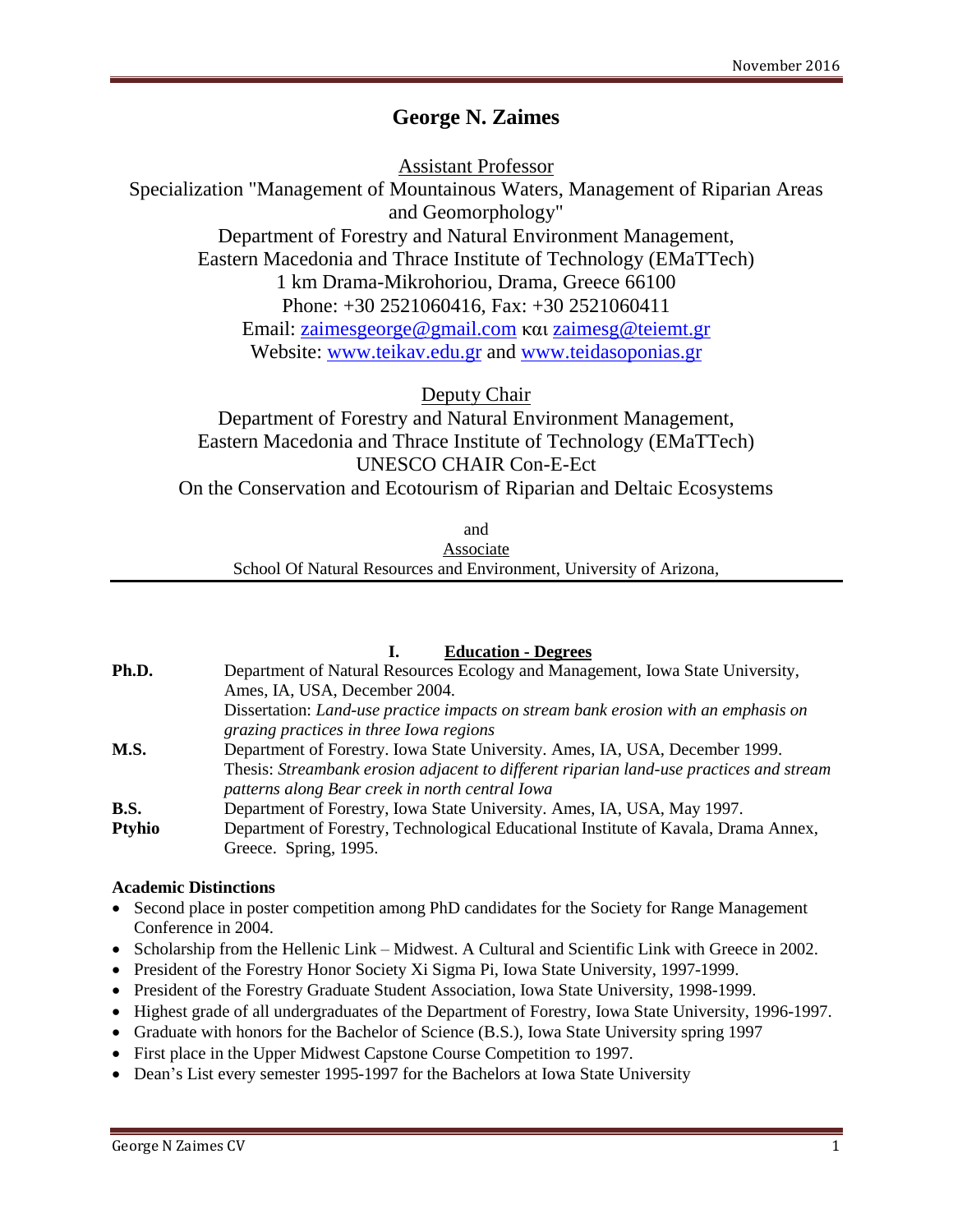### **II. Research Interest**

Management and restoration of riparian areas, water pollution, non-point pollutants, urbanization and riparian areas, urbanization and water quality, urbanization and climate change, conservation practices for soil protection, management and control of mountainous water, climate change and the hydrological cycle, flood management, drought management, hydrological modeling, watershed management, streams restoration, climate change and riparian areas, urbanization and streams, management of terrestrial ecosystems, management of semi-aquatic ecosystems, management of urban natural ecosystems, surface, rill gully and stream bank, fluvial geomorphology, ecohydrology, protected areas.

**III. Professional Experiences**

| <b>Employer</b>                   | <b>Position</b>                                      | <b>City</b>                    | <b>Dates of Employment</b>                                           |
|-----------------------------------|------------------------------------------------------|--------------------------------|----------------------------------------------------------------------|
| <b>EMaTTech</b>                   | <b>Assistant Professor</b>                           |                                | Drama, Greece 10/2016- until today                                   |
| EMaTTech                          | Senior Lecturer                                      |                                | Drama, Greece 10/2010-10/2016                                        |
| <b>TEI Kavalas</b>                | <b>Research Assistant</b>                            |                                | Drama, Greece 03/2008-09/2010                                        |
| Univ. of Arizona                  | Associate                                            | Tucson, USA                    | 02/2009- until today                                                 |
| Univ. of Arizona                  | Extension Specialist/                                |                                |                                                                      |
|                                   | <b>Assistant Professor</b>                           | Tucson, USA                    | 01/2005-01/2009                                                      |
| Iowa State Univ.                  | <b>Research Assistant</b>                            | Ames, USA                      | 08/1997-12/2004                                                      |
| <b>Editorial Board of Journal</b> |                                                      |                                |                                                                      |
| 2014                              |                                                      |                                | Journal of Sustainability & Environmental Management (JoSEM)         |
| 2009                              | The Open Journal of Hydrology                        |                                |                                                                      |
|                                   | <b>Reviewer for International Scientific Journal</b> |                                |                                                                      |
| $2016 -$ until today              |                                                      |                                | Journal of Environmental Management, Desalination and Water          |
|                                   | Treatment, Journal of Environmental Informatics      |                                |                                                                      |
| $2015$ – until today<br>$\bullet$ |                                                      |                                | River Research and Applications, Transactions in GIS, Aegean Journal |
| of                                |                                                      | Environmental Sciences, Water, |                                                                      |
| $2014$ – until today<br>$\bullet$ |                                                      |                                | Agriculture, Ecosystems and Environment, Environmental Engineering   |
|                                   | and Management Journal, Ecological Indicators        |                                |                                                                      |
| $2013$ – until today<br>$\bullet$ |                                                      |                                | Turkish-Journal of Agriculture and Forestry, Environmental Earth     |
|                                   |                                                      |                                | Sciences, Canadian Journal of Soil Science, Journal of Environmental |
|                                   | Biology, Polish Journal of Environmental Studies,    |                                |                                                                      |
| $2012$ – until today<br>$\bullet$ |                                                      |                                | Journal of Earth System Science, Riparian Ecology and Conservation   |
| $2011 -$ until today<br>$\bullet$ |                                                      |                                | Fresenius Environmental Bulletin, Physical Geography, Journal of     |
|                                   | Natural Resources and Life Sciences Education        |                                |                                                                      |
| $2010$ – until today<br>٠         | Agroforestry Systems, Forest Ecology and Management  |                                |                                                                      |
| $2009$ – until today<br>$\bullet$ | Water Resources Management,                          |                                |                                                                      |
| $2008 -$ until today<br>$\bullet$ |                                                      |                                | Catena, Earth Surfaces Processes and Landforms, Restoration Ecology, |
|                                   | <b>Hydrological Processes</b>                        |                                |                                                                      |
| $2007 -$ until today<br>٠         | Journal of Soil and Water Conservation               |                                |                                                                      |
| $2006 -$ until today<br>$\bullet$ | Water Resources Research, Scientia Agricola          |                                |                                                                      |
| $2005 -$ until today              | Journal of the American Water Resources Association  |                                |                                                                      |

### **Funded Projects – Project Manager and Coordinator**

1. 2015. 100% responsible. FROM: Operational Programme "Education and Lifelong Learning" (EdLL) of the National Strategic Reference Framework (NSRF) 2007-2013. Action «Aristia ΙΙ» AMOUNT: 114,810 €. Title: Management and Prevention of Soil Erosion through an Integrated Information System (Acronym: MaP-Erosion).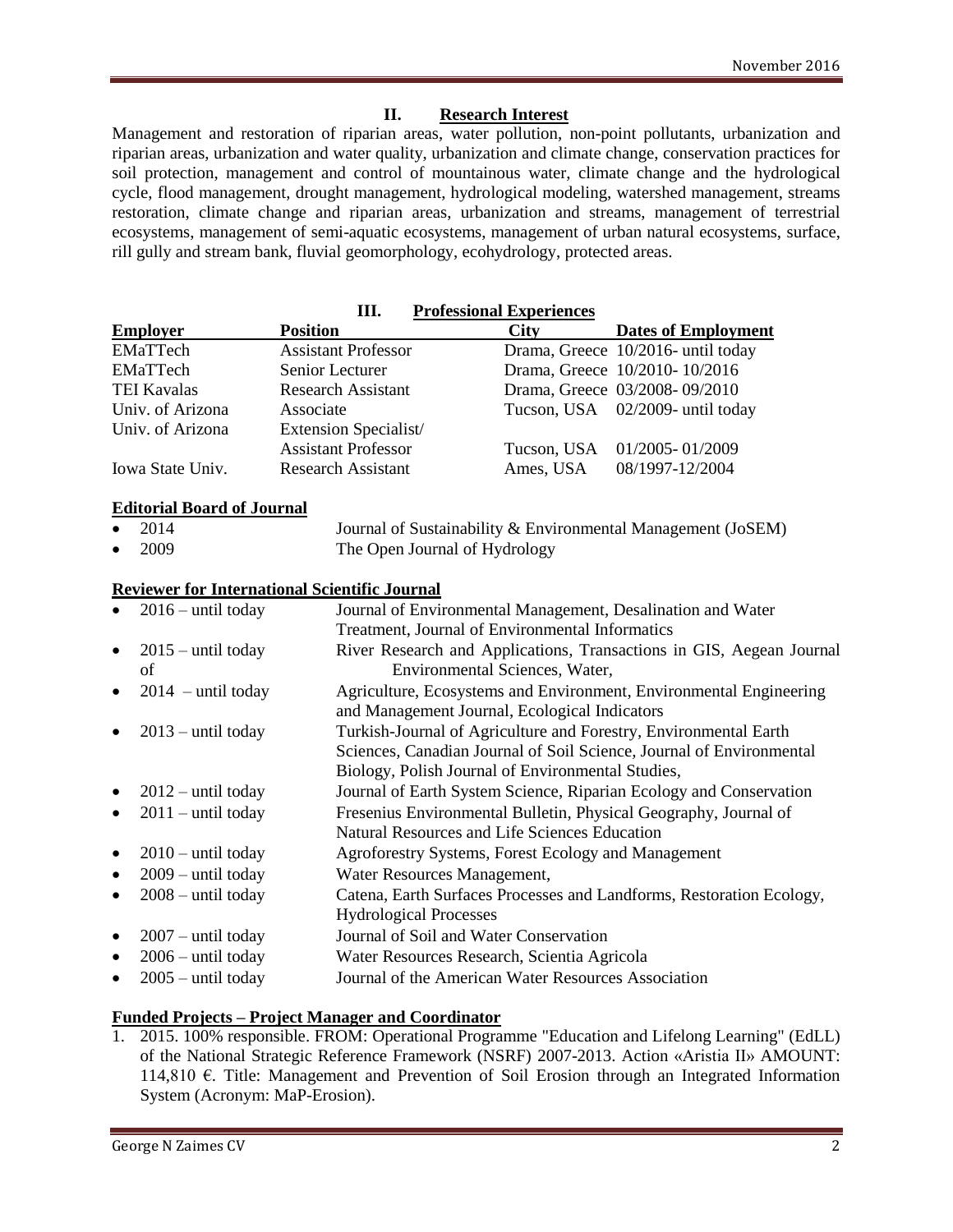- 2. 2014. 100% responsible from EMaTTech. FROM: European Union Erasmus Multilateral Project 2014. EMaTTech AMOUNT 44,185 €. Title: *MSc Degree on Management of Sustainable and Ecological Tourism (MEST*), 539517-LLP-1-2013-1-ES-ERASMUS-EKA. International EU project with ETSI Montes - Universidad Politécnica de Madrid, (UPM) the lead partner of the project.
- 3. 2014. 100% responsible. FROM: IKYDA 2014 AMOUNT: 10,000 €. Title: *Climate change and anthropogenic impacts on the surface water resources and the riparian ecosystem of the Nestos Delta* (Acronym: NESTOS-Water).
- 4. 2013. 100% responsible. FROM: European Union Black Sea Basin Joint Operational Programme 2007 – 2013 AMOUNT: 851,249.41 €. Title: *Streams-2-SUPPRESS-Fires - Utilizing Stream Waters in the Suppression of Forest Fires with the Help of New Technologies*
- 5. 2007. 30% responsible. FROM: National Learning Center for Private Forest and Range Land Owners AMOUNT \$14,842. Title: *Watershed Function and Water Conservation for Range Management).* Co-responsible: T. Crimmins and A. Thwaits.
- 6. 2007. 25% responsible. FROM: Institute for the Study of Planet Earth (ISPE). Translational Science Fellowship AMOUNT \$15,000. Title: *Altar Wash Restoration Project)*. Co-responsible: T. Sheridan.
- 7. 2007. 5% responsible. FROM: Institute for the Study of Planet Earth (ISPE). Translational Science Fellowship AMOUNT \$15,302. Title: *Translating Climate Variability Information for Use by Watershed Managers through Process-Sensitive Upscaling*. Co-responsible: K. K. Hirschboeck, M. Crimmins and C. Jones.
- 8. 2006. 60% responsible. FROM: United States Environmental Protection Agency Wetlands Program Development Region IX AMOUNT \$157,907. Title: *Characterization of Microclimate and Vegetation Structure within Riparian Areas along Urbanized and Non-urbanized Ephemeral Streams*. Co-responsible: M. Crimmins.
- *9.* 2006. 40% responsible. FROM: TRIF Fund Water Sustainability Program. University of Arizona Grant Proposal AMOUNT \$41,469. Title: *On-line Access to Distance-Learning Tools for Watershed Stewardship in Rural Arizona)*. Co-responsible: R.M. Emanuel, G.J. Forger, and M. Crimmins.
- 10. 2006. 30% responsible. FROM: TRIF Fund Anyplace Access for Arizonans Program. University of Arizona Grant Proposal AMOUNT \$76,363. Title: *On-line Access to Distance-Learning Tools for Watershed Stewardship in Rural Arizona*. Co-responsible: R.M. Emanuel, G.J. Forger, and M. Crimmins.
- 11. 2006. 100% responsible. FROM: Renewable Resources Extension Grant AMOUNT \$72,000. Title: *Classification, Assessment and Management of Riparian Areas Associated with Upland Rangeland Watersheds (Desert Shrub to Alpine Forest)*.
- 12. 2006. 33% responsible. FROM CALS Cooperative Extension AMOUNT \$6,000. Title: *Climate and Natural Resources Working Group and State Initiative*. Co-responsible: C. Jones and M. Crimmins.
- 13. 2006. 34% responsible. FROM: CALS Cooperative Extension AMOUNT \$3,000. Title: *Using State and Transition Models for Range Management under a Changing Climate*. Co-responsible: M. Crimmins and C. Jones.
- 14. 2006. 100% responsible. FROM: Arizona Department of Environmental Quality AMOUNT 259,820. Τίτλος: *Arizona Master Watershed Steward Program (MWS)*.
- 15. 2005. 100% responsible. FROM: Agricultural Experiment Station Project AMOUNT \$14,100. Title: *Grazing Management Practices to Sustain Healthy Riparian Areas and Proper Monitoring Protocols of Arizona*.
- 16. 2005. 70% responsible. FROM: Renewable Resources Extension Act AMOUNT \$10,000. Title: *Importance and Uses of Riparian Areas in Arizona*. Co-responsible: K. McReynolds, J. Sprinkle, J. Schalau, B. Hutchinson, M. Nichols, R. Grumbles, and C. Jones.
- 17. 2005. 100% responsible. FROM: Faculty Small Grant Proposal AMOUNT \$7,881. Title: *Healthy riparian areas; what grazing practices are compatible*.
- 18. 2003. 75% responsible. FROM: North Central Region Sustainable Agriculture Research and Education AMOUNT \$ 10,000. Title: *Are Livestock Grazing and Healthy Streams Compatible? Livestock Grazing Systems that Reduce Erosion and Improve Stream Bank Stability*. Co-responsible: Richard Schultz.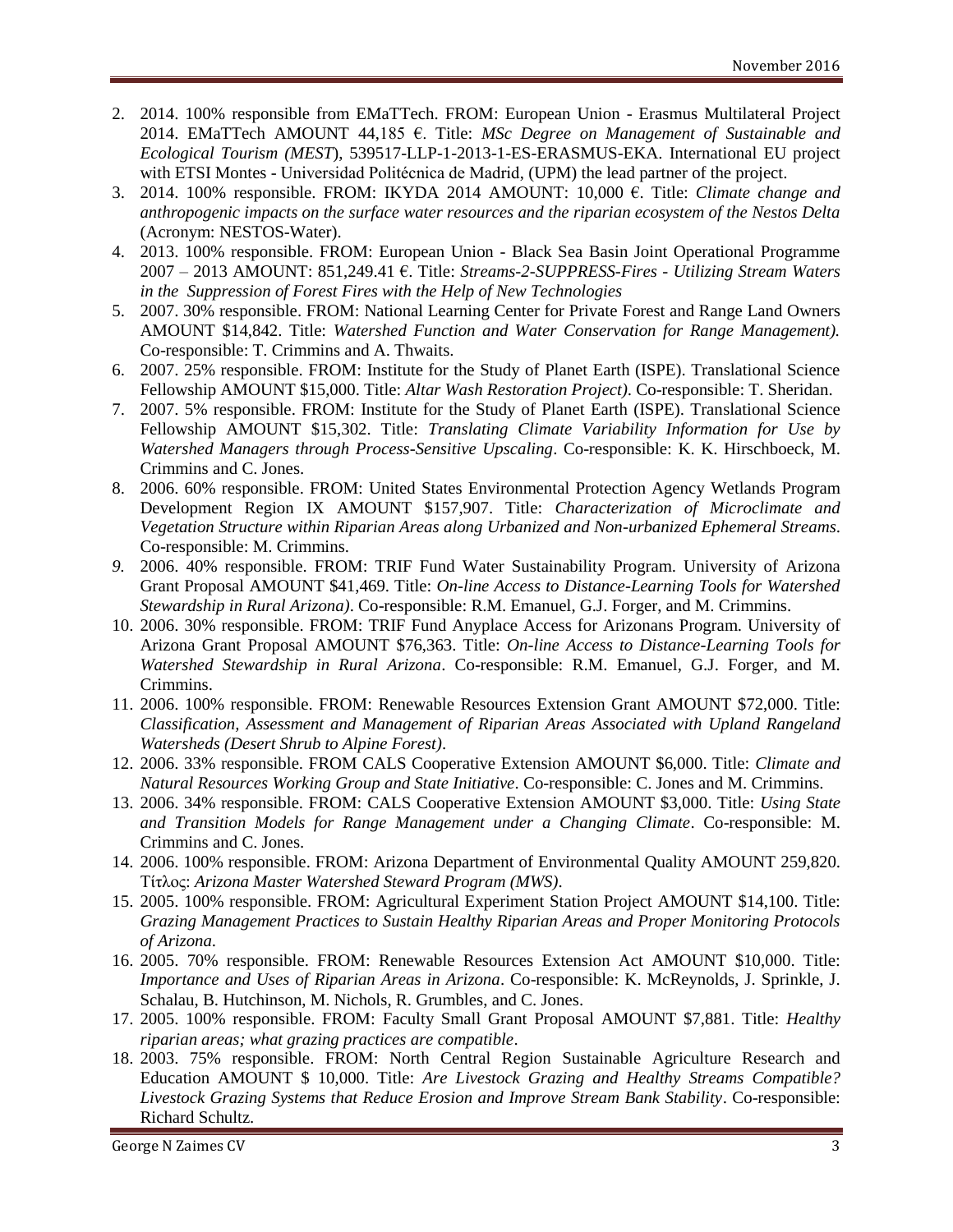#### **Subcontracts for Research Projects**

- 1. 2008. For the period 01/07/2008-31/10/2008 AMOUNT 3,000 €. Title: *Integrated Development and Management of NATURA 2000 Protected Areas through Innovative Techniques in East. Mediterranean.*
- 2. 2010. For the period  $01/01/2010-30/06/2013$  AMOUNT 5,250  $\epsilon$ . Title: INFORM *Building a Structured Indicator Based Knowledge System for Sustainable Forest Policy & Management (code 09-E-005). (Παραστ. 9α)*
- 3. 2011. For the period 07/04/2011-06/10/2013 AMOUNT 5,000 €. Title: *VALASIA - Monitoring System of Biotic and Abiotic Factors that Influence Soil and Climate Changes of Forested and Agricultural Areas.*
- 4. 2011. For the period 01/01/2012-30/04/2013 AMOUNT 5,000 €. Title: *Education in Natural Disaster under the Prism of Digital Technologies.*
- 5. 2012. For the period 1/3/2012-30/6/2014 AMOUNT 11,200 €. Title: *Torrents-STOP-Fires - Optimizing the Use of Torrent Waters in the Suppression of Forest Fires with the Help of New Technologies.*

#### **Professional and Scientific organization**

| $\bullet$ | $2007 -$ | Arizona Hydrological Society, Alliance of Natural Resources Outreach   |
|-----------|----------|------------------------------------------------------------------------|
|           |          | and Service programs.                                                  |
| $\bullet$ | $2006 -$ | NRCS Conservation Security Program Subcommittee, Arizona-Nevada        |
|           |          | Academy of Science, Arizona Riparian Council.                          |
|           | $2005 -$ | Arizona Section Society of American Foresters, Arizona Section Society |
|           |          | for Range Management, Arizona Agriculture Extension Association,       |
|           |          | Association of Natural Resource Extension Professionals, American      |
|           |          | Water Resource Association, International Society for Range            |
|           |          | Management                                                             |
| $\bullet$ | $2004-$  | Sigma Xi The Scientific Research Society                               |
| $\bullet$ | $1998 -$ | Society of American Foresters, Iowa Society of American Foresters      |
| $\bullet$ | $1997 -$ | Gamma Sigma Delta Honor Society, Xi Sigma Pi Honor Society, Phi        |
|           |          | Kappa Phi Honor Society                                                |
|           |          |                                                                        |

### **IV. EDUCATIONAL EXPERIENCE**

**Lecturer and Assistant Professor** - Department of Forestry and Natural Environment Management, EMaTTech.

Responsible for and teaching the following **undergraduate courses**:

#### *11/10/10-until today*

- Mountainous Hydrogeomorphology
- Technical Hydrology
- Mountainous Water Control Works
- Snow Management

#### *04/03/2013-until today*

- Forest Soil Science
- Computer Applications in Forestry

#### Teaching the following **undergraduate course**: *01/10/2014-until today*

Forest Biometrics II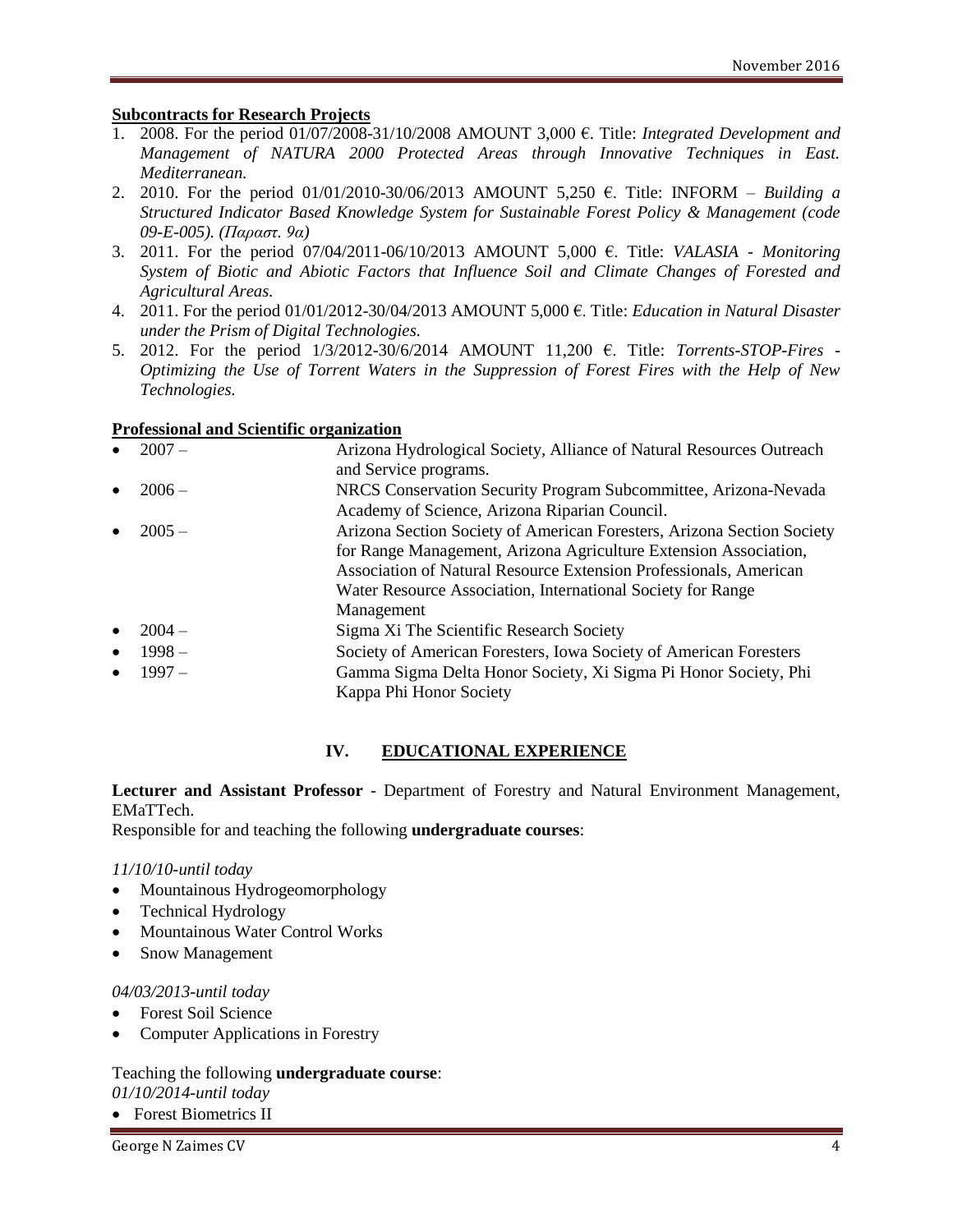**Graduate course** (01/10/2012 *-until today*) in the MSc program titled Management Water Resources in the Mediterranean.

The courses are taught in both English and Greek. Website:<http://www.medwatermsc.gr/> Responsble and teaching the following graduate courses:

- Fall Semester (2012 2014) Protected Areas and Water Scarcity
- Fall Semester (2015 today) Ecohydrology and Protected Areas
- Spring Semester (2012 today) Flood and Drought Cycles, Implications on Management

For the MSc program titled Analysis and Management of Anthropogenic and Natural Disasters Website: [http://mandisastermsc.teiemt.gr/](http://www.medwatermsc.gr/)

Spring Semester (2016 – today) - Natural Disaster and Dangers II

**Academic Advisor** (01/10/2012 30/09/2014) and **Vice-Director** (01/10/2014 - 31/07/2015) of the MSc program titled Management Water Resources in the Mediterranean.

**Research Assistant** Department of Forestry and Natural Environment Management, EMaTTech. Teaching the following undergraduate course:

- Spring 2008. Mountainous Hydrogeomorphology, Technical Hydrology, Small Structures to Control Mountainous Waters
- Academic Years 2008-2009, 2009-2010. Mountainous Hydrogeomorphology, Small Structures to Control Mountainous Waters and Snow Management.

**Extension Specialist/Assistant Professor** School of Natural Resources, University of Arizona, Tucson, USA.

• Spring Semester 2007 - Responsible for the RNR 696A, School of Natural Resources Seminar -

#### **Supervisor of MSc students**

*Active Graduate Students*.

at the Department of Natural Environment Management (EMaTTech) – MSc in "Management of Water Resources in the Mediterranean"

- Georgios Spanou, MSc Thesis Title: *Spatiotemporal Analysis of Drought in the Island of Cyprus*
- Georgios Ranis, MSc Thesis Title: *Riparian vegetation dynamics analysis using Vegetation Indices time - series data, in Nestos River Greece.*
- Nikolaos Topalidis, MSc Thesis Title: *Application of the Water Erosion Prediction Project (WEPP) hydrologic model to predict soil erosion and surface runoff of watersheds of Kilkis prefecture*
- Anna Sahpazi, MSc Thesis Title: *Recording the stream network and investigating flood risk of Drama City*
- Iordanis Kasapidis, MSc Thesis Title: *Hydrologic mathematical model to estimate evapotranspiration in relation to vegetation coupled with Geographical Information System for Thasos Island, Greece.*
- Vasilios Karydas, MSc Thesis Title: *Survey and Evaluation Of Floods In Serres Prefecture, Greece.*
- Dimitrios Nikoglou, MSc Thesis Title: *The ecological use of artificial wetlands for the biological cleaning of waste water.*

At the Department of Natural Environment Management (EmaTTech) and Hellenic Fire Academy – MSc in the "Analysis and Management of Anthropogenic and Natural Disasters"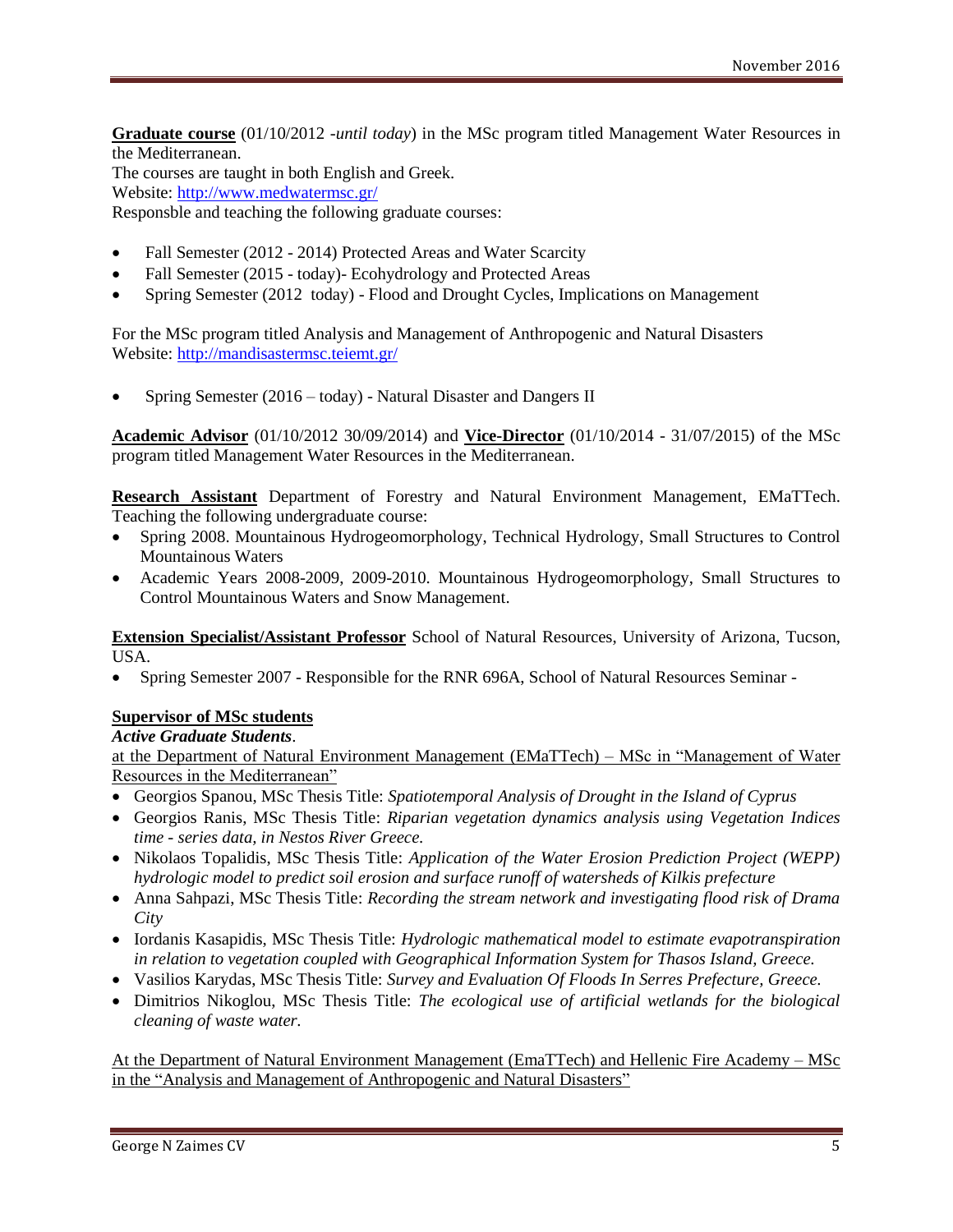Leonidas Stamatis MSc Thesis Title: *Monitoring of floods using Remote Sensing and Geographic Information Systems: The case of the Tennagi of Philippi*

#### *that have graduated*.

while at the Department of Natural Environment Management (EMaTTech) – MSc in "Management of Water Resources in the Mediterranean"

- Evangelos Gialamas, MSc Thesis Title: *Evaluation and utilization of ephemeral streams flow on farms, in the watershed of Orfanou in Kavala, Greece.*
- Paschalis Koutalakis, MSc Thesis Title: *Watershed management with the application of the SWAT model and GIS tools. Case study: The "Natura 2000" area of Menoikio Mountain, North Greece.*
- Neoklis Manikas, MSc Thesis Title: *Riparian Area habitats impacts on the abundance on Dragonflies (Odonata) that are indicators of healthy aquatic ecosystems.*
- Dimitris Syropoulos, MSc Thesis Title: *Evaluation of the riparian and geofluvial habitats along main tributaries of Nestos River and their influence on biotic factors.*
- Stavros Dimopoulos, MSc Thesis Title: *Implementation of HEC-RAS model to identify and mitigate flooding phenomena in Arapitsa River in Naoussa, Greece*
- Dimitris Filiadis, MSc Thesis Title: *Evaluation of the flood risk in the suburban catchment of Kavala, in relation to land use changes and wildfire events.*
- Margaritis Margaritopoulos MSc Thesis Title: *Recording the hydrographic network changes of Kavala City; current and future implications.*
- Pavlos Kiourtziadis, MSc Thesis Title: *Estimation of the habitat quality of riparian area with the of the QBR and SVAP protocols*

#### *Committee Member of MSc Thesis or PhD Dissertation*. *Active Graduate Students*.

- Paschalis Koutalakis, PhD Dissertation Title (Department of Marine Sciences, University of the Aegean): *Development of a Ιmage Velocimetry and methodology to detect geomorphologic changes of rivers based videos and images received from an Unmanned Aerial Vehicle (UAV).*
- Dimitrios Menemenlis MSc Thesis Title (MSc in the Analysis and Management of Anthropogenic and Natural Disasters): *Flood risk assessment using simulation models in watershed of artificial dam of Lefkogia on South Nevrokopi of Drama.*
- Eleni Loukaki-Gkountara, MSc Thesis Title (MSc in the Management of Water Resources in the Mediterranean): *The study of torrential problems with the usage of Artificial Neural Networks and Geographic Information Systems.*
- Eleni Plevra, MSc Thesis Title (MSc in the Management of Water Resources in the Mediterranean): *Investigation of the effectiveness of the level of e-learning education, in the raising of awareness of the rational water management by female population and especially of ages from 30-45 years old in urban environment.*

# while at the Department of Natural Environment Management (EMaTTech) – MSc in "Management of Water Resources in the Mediterranean".

### *that have graduated*.

- Ioulia Apostolou, MSc Thesis Title: *Control of physicochemical parameters and heavy metals in potable water in the county of Kavala.*
- Ioannis Dimitriadis, MSc Thesis Title: *Development of a multi-criteria tool to evaluate the water consumption in irrigated agriculture in Greece.*
- Aglaia Vlachopoulou, MSc Thesis Title: *The contribution of hydro-informatics to the refilling capacity evaluation of small reservoirs under semi arid conditions.*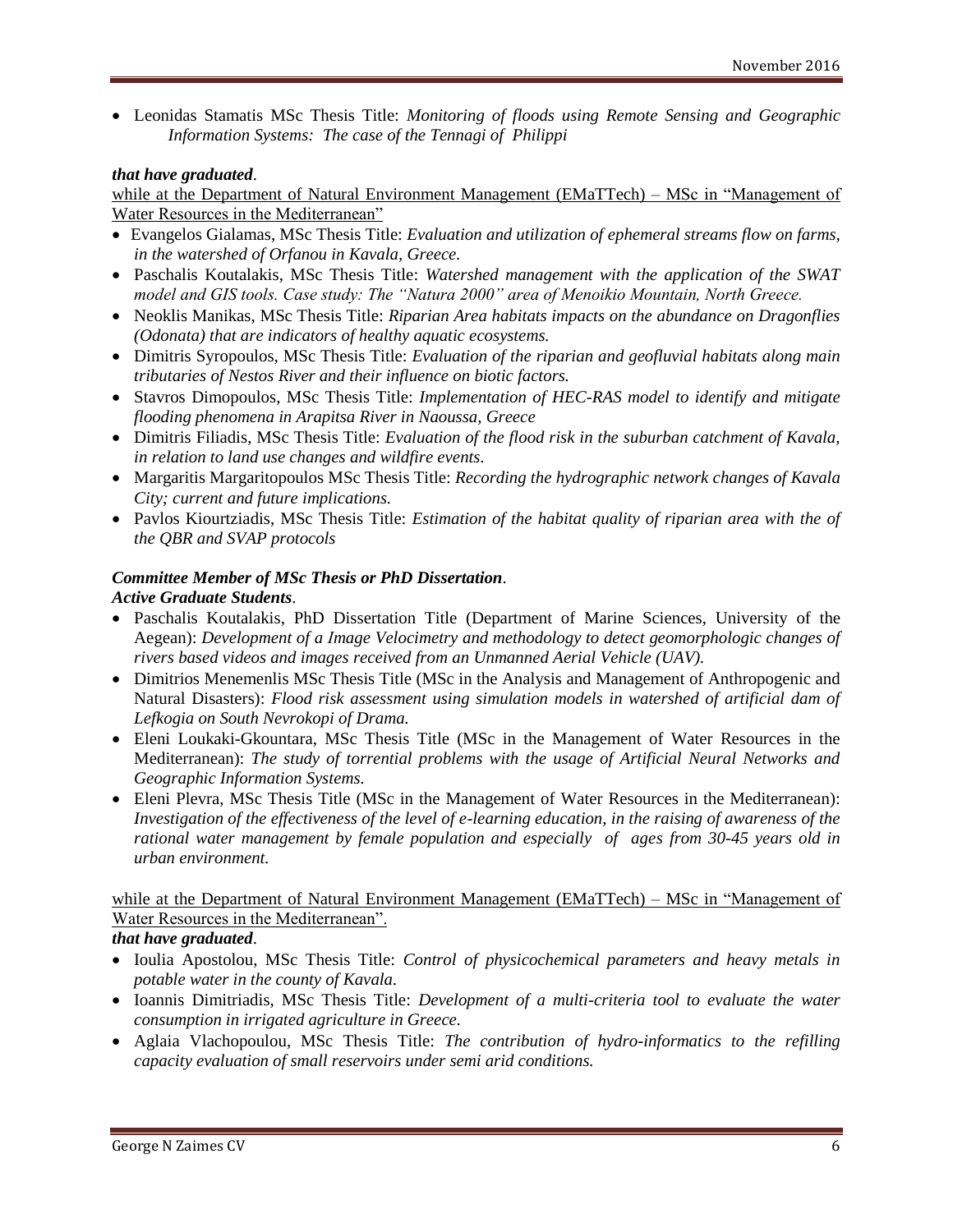- Aikaterini Siropli, MSc Thesis Title: *Water Resources Management in the Mediterranean: Morphological and physiological variables of Mediterranean woody species and their root growth potential (RGP) under various water conditions.*
- Apostolia Papagera, MSc Thesis Title: *Simulation of water allocation using new technologies.*
- Ioanna Ikoniadou, MSc Thesis Title: *Construction techniques and technical works for sustainable management of water resources in the urban environment; Case study a public school in Greece.*
- Aikaterini Niovi Zarkada, MSc Thesis Title: *A multidisciplinary evaluation of constructed wetlands: a framework for effectiveness assessment.*
- Elisavet Tombazidou, MSc Thesis Title: *Reverse osmosis water desalination using fossil fuel and renewable energy sources.*
- Lazaros Kosmatopoulos, MSc Thesis Title: *Spatial placing of a small Hydropower Plant within an ungauged watershed using G.I.S., hydrologic model SWAT and CFSR climate forecast model. Case study: Ekaterini's stream in Kozani Prefecture.*
- Stelios Triandafylidis, MSc Thesis Title: *Using maxent to predict the distribution of a typical riparian species: Applications in environmental conservation and management.*
- Fotios Baxevanis, MSc Thesis Title: *Development of a dynamic website for the presentation of Hydrologic Geoinformation. The case of Thasos Island.*
- Dimitris Liolios, MSc Thesis Title: *Sustainable management of natural resources and utilization of renewable energy resources in a hotel unit.*
- Anna Nousia, MSc Thesis Title: *Utilization of rainwater, in winter planting lettuce in greenhouses aiming to reduce the salinity of the soil.*
- Evmorfili Kokkinou, MSc Thesis Title: *Physiological Response of Watering Pretreated Seedlings of Myrtus Communis and Rosmarinus Officinalis.*

while at the University of Arizona.

- K. Ver Weire, M.S. Watershed Resources, School Of Natural Resources, University of Arizona. Thesis title: *The relationships between runoff curve numbers and the NRCS Hydrologic soil group classification.*
- D. S. Fernández-Reynoso Ph.D. Watershed Resources, School Of Natural Resources, University of Arizona. Dissertation Title: *Evaluation of sustainable agriculture systems in Central Mexico.*
- Brendan Yuill, Ph.D. Watershed Resources, School Of Natural Resources, University of Arizona. Thesis title: *Supply, sorting and transport of sediment in a low-order, ephemeral watershed.*
- David Seibert, Ph.D. Department of Anthropology, University of Arizona. Dissertation title: *For our own good: The production and governance of people and place in a borderlands watershed.*
- Amy H. Hutmacher M.S. Department of Applied Biological Sciences, Arizona State University, Polytechnic Campus. Thesis title: *Characterization of vegetation decomposition rates within riparian area along urbanized and non-urbanized ephemeral streams.*
- J. Martin, M.S. Watershed Resources, School Of Natural Resources, University of Arizona. Thesis title: *Characterization of microclimate and vegetation structure within riparian areas of ephemeral streams along urbanized and non-urbanized.*

### **Development of Educational Web-Modules**

- *Arizona's Riparian Areas* Available at:<http://ag.arizona.edu/extension/riparian/index.html>
- *Arizona Master Watershed Steward online learning modules.* Developed with Crimmins, T., G. Forger, C, Rupprecht, and M. Crimmins. Available at:<http://ag.arizona.edu/watershedsteward/resources/module/>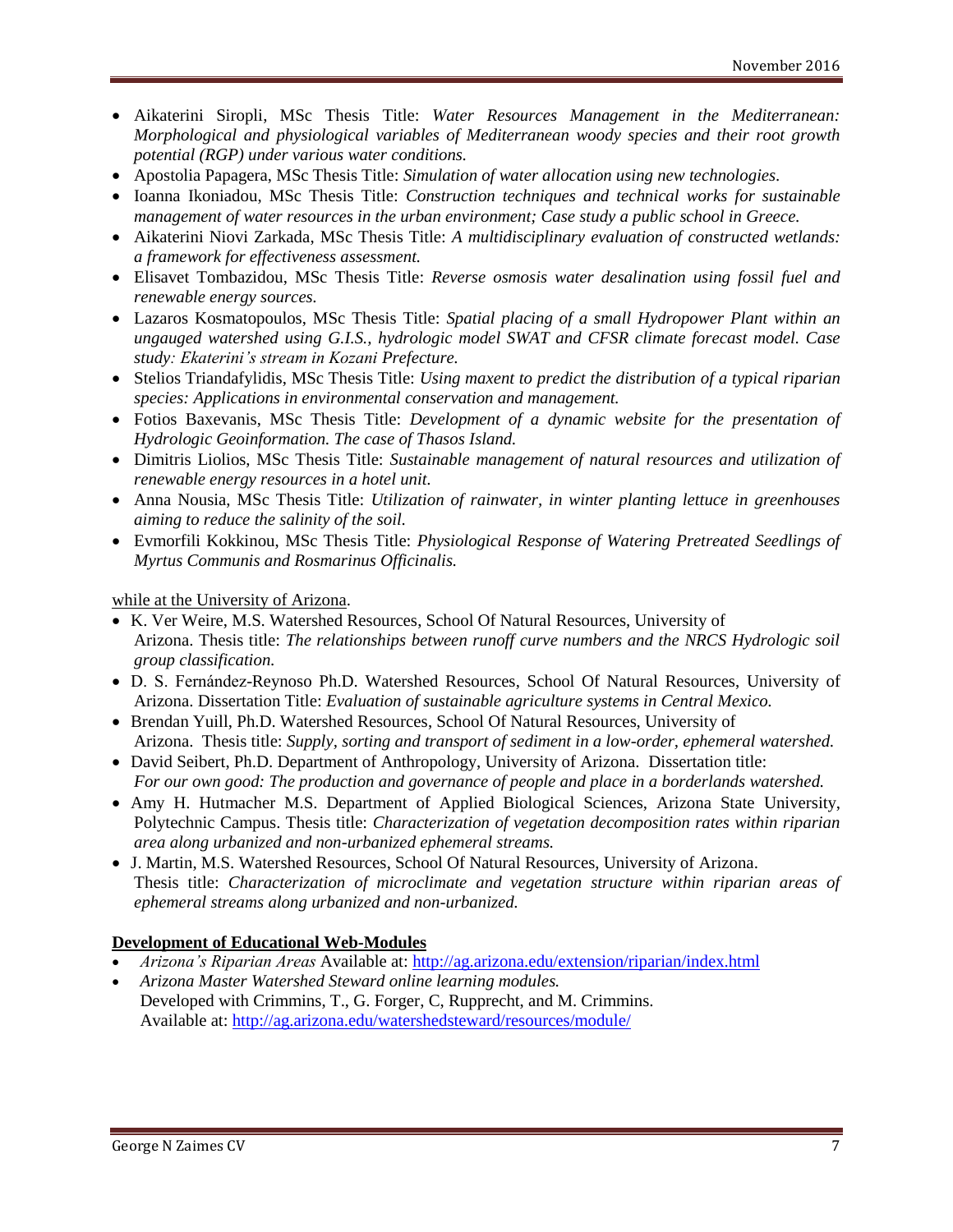# **V. CONFERENCES - WORKSHOPS**

### **Conferences** (Chair)

- **Title of Conference:** *Frontiers In Environmental and Water Management*. City: Kavala, Greece. Dates: May 19-21, 2015.
- **Title of Conference:** *The Dynamic Nature and Natural Diversity of Riparian Areas*. City: Camp Verde Arizona. Dates: November 8-9, 2007.
- **Title of Conference:** *Riparian Vegetation Monitoring Methods – Some Application and Interpretations for Habitat Management and Restoration*. City: Springerville, Arizona, Dates: August 8-10, 2007. Organized with Mr. Medina, USDA-Rocky Mountain Research Station and Dr. Sprinkle, University of Arizona
- **Title of Conference:** *Climate and Riparian Areas Workshop: Connecting the Dots*. City: Casa Grande Arizona. Dates: April 11-13, 2007. Organized with Mr. Jones and Dr. Crimmins, University of Arizona
- **Title of Conference:** *Grazing management for riparian-wetland areas.* City: Patagonia, Arizona. Dates: March 9-11, 2006. Organized with Dr. Ruyle, University of Arizona

### **Conference** (Organizing Committee)

 **Title of Conference:** *Western Region County Agent's Professional Improvement Conference.* City: Tucson, Arizona. Dates: October 24-25, 2007

# **Conferences** (Scientific Committee)

- **Title of Conference:** *International Forestry Symposium.* City: Κastamonu, Turkey. Dates: September 7-10, 2016
- **Title of Conference:** *The Sixth IASTED African Conference on Environment and Water Resource Management ~AfricaEWRM 2014~ Science and Technology.* City: Gaborone, Botswana. Dates: September 5-7, 2016
- **Title of Conference:** *SafeEvros.* City: Alexandroupoli, Greece. Dates: June 22-25, 2016.
- **Title of Conference:** *International Water Conference 2016 on Water Resource in Arid areas: The Way Forward.* City: Muscat, Oman. Dates: March 13-16, 2016.
- **Title of Conference:** *Frontiers In Environmental and Water Management*. City: Kavala, Greece. Dates: May 19-21, 2016
- **Title of Conference:** *International Forest Fire Conference in Black Sea Region*. City: Κastamonu, Turkey. Dates: November 6-8, 2014
- **Title of Conference:** *The Fifth IASTED African Conference on Environment and Water Resource Management ~AfricaEWRM 2014~ Science and Technology.* City: Gaborone, Botswana. Dates: September 1-3, 2014
- **Title of Conference:** *The Fourth IASTED African Conference on Water Resource Management ~AfricaWRM 2012~ Science and Technology - A Platform for Sustainable Development.* City: Gaborone, Botswana. Dates: 3-5 September, 2012

### **Workshops** (Organized)

- **Title of Workshop:** *MSc Programme in Ecological and Sustainable Tourism.* Co-organized with Dr. Martin και Dr. Iakovoglou. City: Drama, Greece. Date: 28/05/15
- **Title of Workshop:** *Innovations in Fire Suppression.* Co-organized with D. Kaziolas, K. Ioannou, V. Iakovoglou & D. Emmanouloudis. City: Drama, Greece. Date: 17-18/10/13
- **Title of Workshop:** *Understanding Arizona Riparian Areas*. The same workshop was helped in nine counties of Arizona: Cochise on 18/10/05, Yavapai on 28/10/05, Gila on 15/11/05, Coconino on 28/02/06, Graham on 03/03/06, Santa Cruz on 02/05/06, Mohave on 10/05/06, Navajo on 19/4/07 and Apache on 19/11/07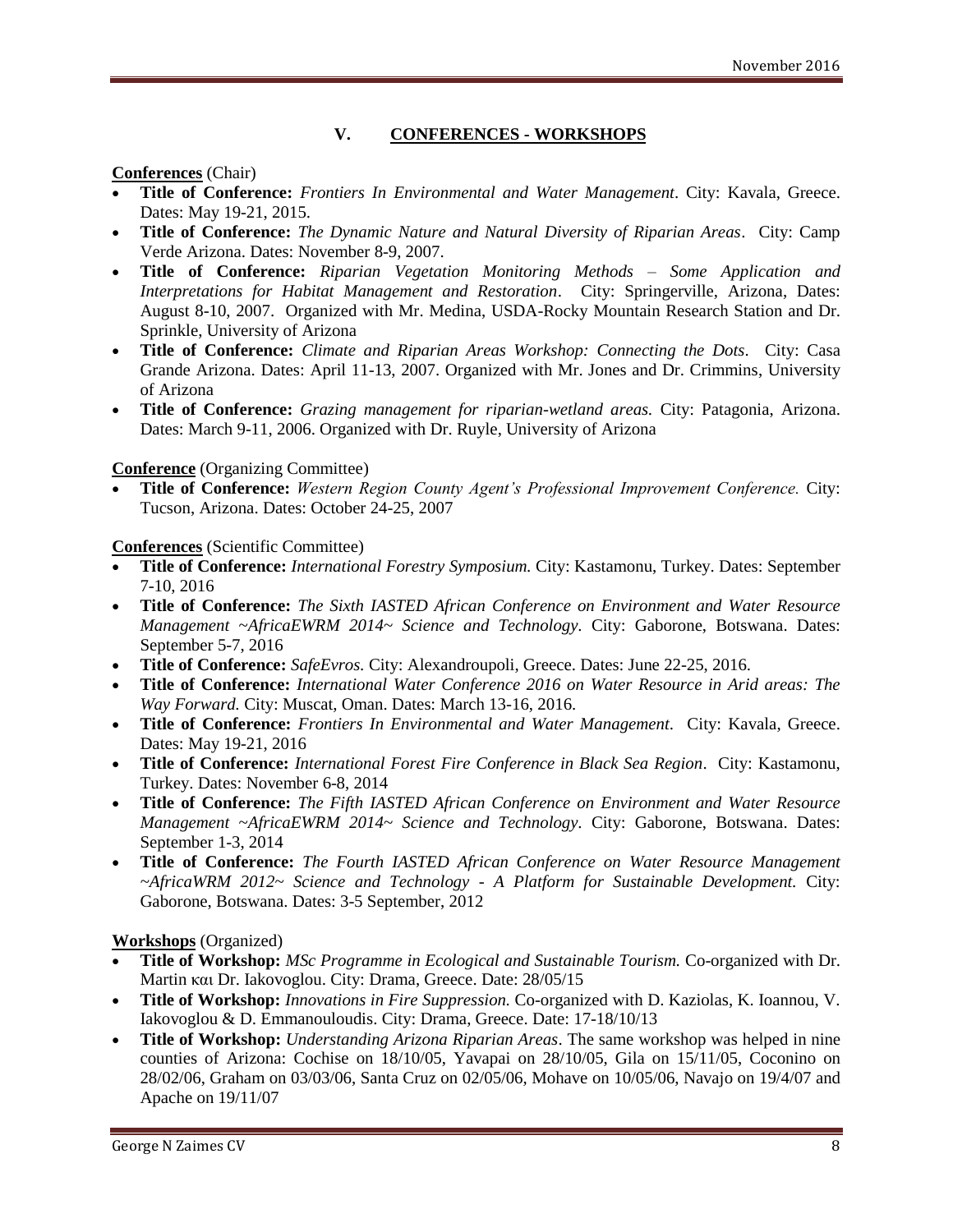**Title of Workshop:** *Urbanization in Arizona: Protecting our Riparian Areas.* Co-organized with Dr. Kurc και Dr. Lohse, University of Arizona. City: Tucson, Arizona, ΗΠΑ. Date: 17/11/07

### **Workshops** (Presentations)

- **Title of Workshop:** *3rd International Workshop for the "STREAMS-2-SUPPRESS-FIRES" – "Utilizing Stream Waters in the Suppression of Forest Fires with the help of New Technologies".*  Title of Presentation: Forest fires in the Black Sea Region. Current situation and approaches of prevention and suppression. City: Chisinau, Moldova. Date: 03/02/06.
- **Title of Workshop:** *2nd International Workshop for the "STREAMS-2-SUPPRESS-FIRES-Utilizing Stream Waters in the Suppression of Forest Fires with the help of New Technologies" Project. GEODATABASE: PREPARATIOAN AND MAINTENANCE.* Title of Presentation: "*STREAMS-2- SUPPRESS-FIRES-Utilizing Stream Waters in the Suppression of Forest Fires with the help of New Technologies*" Project. City: Yerevan, Αρμενία. Date: 18/06/14
- **Title of Workshop:** *2nd International Workshop for the "STREAMS-2-SUPPRESS-FIRES-Utilizing Stream Waters in the Suppression of Forest Fires with the help of New Technologies" Project. GEODATABASE: PREPARATIOAN AND MAINTENANCE.* Title of Presentation: "Developing a Geodatabase for Menoikio Mountain, Greece to Εnhance Wildfire Suppression and Water Management". City: Zikatar, Armenia. Date: 19/06/14
- **Title of Workshop:** *Innovations in Fire Suppression.* Title of Presentation: "Watershed Basics." City: Drama, Greece. Date: 17-18/10/13
- **Title of Workshop:** *Master Watershed Stewards.* Title of Presentation: Watershed basics. City: Phoenix, Arizona. Date: 03/02/06
- **Title of Workshop:** *Master Watershed Stewards.* Title of Presentation: Stream processes. Cities and Dates: Tucson, Arizona, 22/09/05, Flagstaff, Arizona, 20/10/05, Bullhead City, Arizona, 01/11/05, Globe, Arizona, 31/01/06, Show Low, Arizona, 29/06/06, Flagstaff, Arizona, 12/10/06, Kingman, Arizona, 01/11/06, Phoenix, Arizona, 25/01/07, Flagstaff, Arizona, 11/10/07 and Tucson, Arizona, 1/30/08
- **Title of Workshop:** *Master Watershed Stewards.* Title of Presentation: Riparian areas introduction. Cities and Dates: Prescott, Arizona, 04/05/06, Cascabel, Arizona, 09/05/06 and Willcox, Arizona, 01/08/07
- **Title of Workshop:** *Connections: People and the Environment. Discovering Arizona's Transition*  Zone. Organized by the Association for Environmental Educators (AAEE). Title of Presentation: Riparian walk. Presentation with Bob Del Carlo, National Park Service. City: Camp Verde, Arizona. Date: 06/06/06
- **Title of Workshop:** *Connections: People and the Environment. Discovering Arizona's Transition*  Zone. Organized by the Association for Environmental Educators (AAEE). Title of Presentation: Verde Watershed Tour. Presentation with Kerry Schwartz, Jeff Schalau και Wade Albrecht, University of Arizona. City: Camp Verde, Arizona. Date: 06/06/06
- Title of Workshop: Riparian areas and Climate Change. City: Phoenix, Arizona. Date: 07/31/07

# **VI. PUBLICATIONS**

### **EDITOR**

- 1. **Zaimes, G**. 2007. Hydrology and Water Resources in: Arizona and the Southwest. Proceedings from the 2006 meeting of the hydrology section of the Arizona-Nevada Academy of Science.
- 2. **Zaimes G.N**. 2007. *Understanding Arizona's Riparian Areas*. University of Arizona Cooperative Extension, Publication # AZ1432.

Available at:<http://cals.arizona.edu/pubs/natresources/az1432.pdf>

# **Book Chapters (with reviewers)**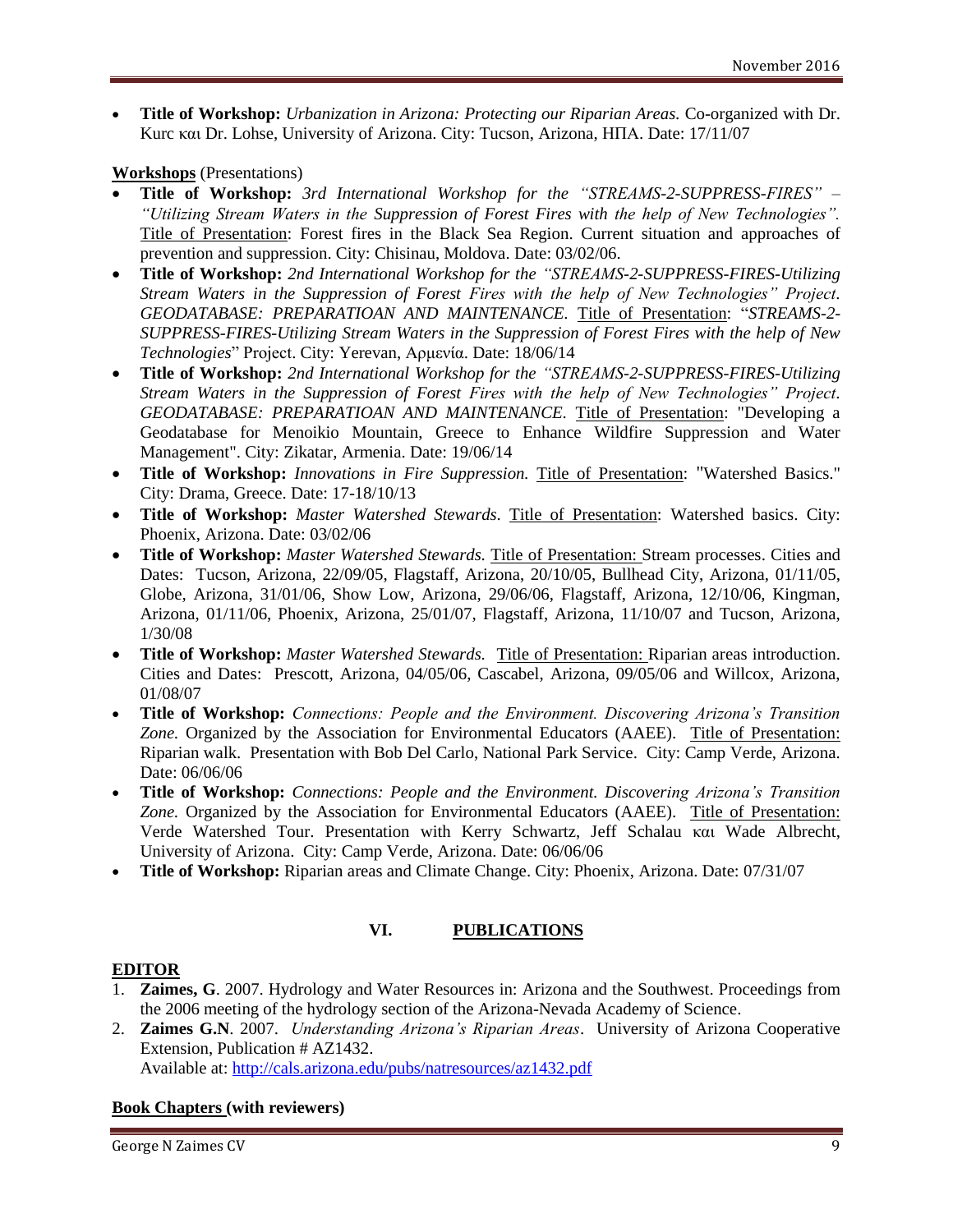- 3. *Zaimes, G.N*, K-H. Lee, M. Tufeckioglu, L.A. Long, R.C. Schultz, T.M. Isenhart. 2011. *The Effectiveness of Riparian Conservation Practices in Reducing Sediment in Iowa Streams.* In: B.P. Hendriks (ed.) Agricultural Research Updates. Volume 2 Nova Science Publishers, Inc. ISBN 978-1- 61470-191-0
- 4. Emmanouloudis D., J.L. García Rodríguez, **G.N. Zaimes**, M.C. Giménez Suárez, and E. Filippidis. 2011. *Euro-Mediterranean torrents: Case studies on tools that can improve their management.* In: K.E. Richards (ed.) Mountain Ecosystems: Dynamics, Management and Conservation Nova Science Publishers, Inc. ISBN 978-1-61209-306-2
- 5. **Zaimes G**. 2007. *Defining Arizona's Riparian Areas and their Importance to the Landscape.* In: Zaimes G. (editor), Understanding Arizona's Riparian Areas. University of Arizona Cooperative Extension, Publication # AZ1432. pp.1-13.

Available at:<http://cals.arizona.edu/pubs/natresources/az1432.pdf>

6. **Zaimes G**., M. Nichols, and D. Green. 2007. *Characterization of riparian areas*. In: Zaimes G. (editor), Understanding Arizona's Riparian Areas. University of Arizona Cooperative Extension, Publication # AZ1432. pp. 15-29.

Available at:<http://cals.arizona.edu/pubs/natresources/az1432.pdf>

7. **Zaimes G**. 2007. *Human alteration to riparian areas*. In: Zaimes G. (editor), Understanding Arizona's Riparian Areas. University of Arizona Cooperative Extension, Publication # AZ1432. pp. 83-109. Available at:<http://cals.arizona.edu/pubs/natresources/az1432.pdf>

#### **International Scientific Journals**

- 8. Koutalakis, P., **Zaimes, G.N.,** Ioannou K., and Iakovoglou V. 2016. *Application of the SWAT model on torrents of the Menoikio, Greece*. Fresenius Environmental Bulletin (accepted)
- 9. Mitsopoulos, I., Mallinis, G., Zibtsev, S., Yavuz, M., Saglam, S., Kucuk, O., Bogomolov, V., Borsuk, A., **Zaimes, G.,** 2016. An integrated approach for mapping fire suppression difficulty in three different ecosystems of Eastern Europe. Journal of Spatial Science 1-17. DOI:10.1080/14498596.2016.1169952
- 10. **Zaimes, G.N.,** K. Ioannou, V. Iakovoglou, I. Kosmadakis, P. Koutalakis, G. Ranis, D. Emmanouloudis, R.C. Schultz. 2016. *Improving soil erosion prevention in Greece with new tools.*  Journal of Engineering Science and Technology Review 9(2): 66-71
- 11. **Zaimes, G.N.,** M. Tufekcioglu, A. Tufekcioglu, S. Zibtsev, R. Corobov, D. Emmanouloudis, R. Uratu, A. Ghulijanyan, A. Borsuk, I. Trombitsky. 2016. *Transboundary collaborations to enhance wildfire suppression in protected areas of the black sea region*. Journal of Engineering Science and Technology Review 9(2): 108-114
- 12. **Zaimes, G.N.,** R.C. Schultz. 2015. *Riparian land-use impacts on bank erosion and deposition of an incised stream in north-central Iowa, USA*. Catena. 125: 61-73
- 13. Hutmacher, A.M., **G.N. Zaimes,** J. Martin, and D.M. Green. 2015. *Vegetative litter decomposition along urban ephemeral streams in Southeastern Arizona.* Urban Ecosystems. 18(2): 431-448. DOI:10.1007/s11252-014-0405-9
- 14. Hutmacher, A.M., **G.N. Zaimes,** J. Martin, and D.M. Green. 2014. *Vegetation structure along urban ephemeral streams in southeastern Arizona.* Urban Ecosystems. 17(1): 349-368
- 15. Gounaridis, D., **G.N. Zaimes,** and S. Koukoulas. 2014. *Quantifying spatio-temporal patterns of forest fragmentation in Hymettus Mountain, Greece.* Computers, Environment and Urban Systems. 46: 35-44.
- 16. Papagera, A., K. Ioannou, **G. Zaimes,** V. Iakovoglou, M. Simeonidou. 2014. *Simulation and prediction of water allocation using artificial neural networks and a spatially distributed hydrological model.* Agris On-line Papers in Economics and Informatics 6(4): 101-111
- 17. Iakovoglou, V., **G.N. Zaimes** and D. Gounaridis. 2013. *Riparian areas in urban settings: Two case studies from Greece*. International Journal of Innovation and Sustainable Development 7(3): 271- 288.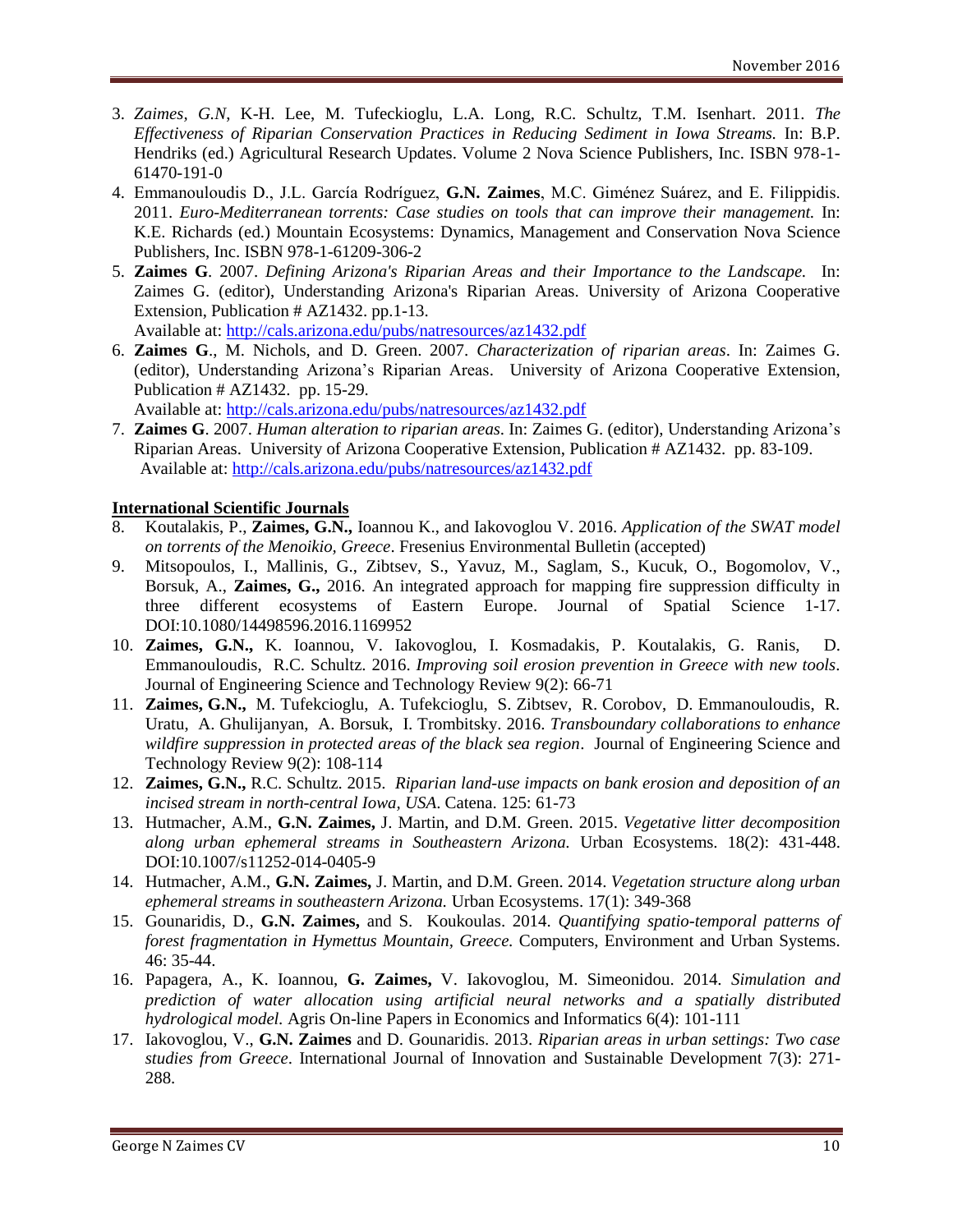- 18. Tufekcioglu, M., R.C. Schultz, **G.N. Zaimes,** T.M. Isenhart, and A. Tufekcioglu. 2013. *Riparian grazing impacts on streambank erosion and phosphorus loss via surface runoff.* Journal of the American Water Resources Association 49(1): 103-113.
- 19. Arthun D., **G.Ν. Zaimes,** and J. Martin. 2013. *Temporal river channel changes in the Gila Box Riparian National Conservation Area, Arizona, USA*. Physical Geography 34:60-73.
- 20. Zibtsev S., I. Mitsopoulos, G. Mallinis, B. Saglam, A. Borsuk, **G.N. Zaimes,** M. Yavuz, D. Galupa, D. Emmanouloudis, R. Uratu, R. Moisei and A. Ghulijanyan. 2013. *Wild Land Fires in the Black Sea Region: Impact, Management and Needs for Innovative Technologies.* Earth Bioresources and Life Quality (International Scientific Electronic Journal). Available at: http://gcheraejournal.nubip.edu.ua/index.php/ebql/article/view/156
- 21. Ioannou, K., P. Lefakis, **G.N. Zaimes,** D. Emmanouloudis. 2013. *Development of a Wireless Erosion Measuring Network.* Procedia Technology, 8:520-525
- 22. Martin J., S.A. Kurc, **G.N. Zaimes,** M. Crimmins, A. Hutmacher and D. Green. 2012. *Elevated air temperatures in riparian ecosystems along ephemeral streams: the role of housing density.* Journal of Arid Environments 84:9-18.
- 23. **Zaimes G.N.** and D. Emmanouloudis. 2012. *Sustainable Management of the Freshwater Resources of Greece.* Journal of Engineering Science and Technology Review 5(1):77-82.
- 24. Gounarids D. and **G.N. Zaimes.** 2012. *GIS-based Multicriteria Decision Analysis applied for Environmental Issues; the Greek experience.* International Journal of Applied Environmental Sciences 3:307-321.
- 25. **Zaimes G.N.** and R.C. Schultz. 2012. *Assessing Riparian Conservation Land Management Practice Impacts on Gully Erosion in Iowa.* Environmental Management 49:1009-1021.
- 26. **Zaimes, G.N.,** Kalampouka, K., and D. Emmanouloudis. 2012. *The Scope of E-Government in the European Union and Potential Applications to the Water Framework Directive*. SosyoEkonomi 1:85-104.
- 27. **Zaimes, G.N.,** D. Emmanouloudis and V. Iakovoglou. 2012. *Estimating soil erosion in Natura 2000 areas located on three semi-arid Mediterranean islands.* Journal of Environmental Biology 33: 277- 282.
- 28. **Zaimes, G.N.,** D. Gounarids and D. Fotakis. 2011. *Assessing riparian land-uses/vegetation cover along the Nestos River in Greece.* Fresenius Environmental Bulletin 20:3217-3225.
- 29. **Zaimes, G.N**. and R.C. Schultz. 2011. *Stream bed substrate composition adjacent to different riparian land-uses in Iowa, USA.* Ecological Engineering 11: 1692-1699
- 30. **Zaimes, G.N.,** D. Gounarids, V. Iakovoglou, and D. Emmanouloudis. 2011. *Riparian area studies in Greece: A Literature review.* Fresenius Environmental Bulletin 20:1470-1477.
- 31. **Zaimes, G.N.** and R.C. Schultz. 2011. *Do Randomly Placed Riparian Conservation Land-uses Improve Stream Water Quality in Iowa, USA?* Polish Journal of Environmental studies 20(4): 1083- 1092.
- 32. Kalampouka, K., **G.N. Zaimes,** and D. Emmanouloudis. 2011. *Harmonizing Member State Water Policies to the EU Water Directive 2000/60/EU: The Case of Greece.* International Journal of Geology 2:29-33.
- 33. **Zaimes, G.N.,** V. Iakovoglou, D. Emmanouloudis and D. Gounaridis. 2010. *Riparian Areas of Greece: Their Definition and Characteristics.* Journal of Engineering Science and Technology Review 3:176-183
- 34. **Zaimes, G.N.** and Crimmins, M.A. 2010. *Riparian areas of the Southwest: Learning from repeat photographs.* Journal of Natural Resources and Life Sciences Education. 39:63-69. doi:10.4195/jnrlse.2009.0042
- 35. **Zaimes, G.N.,** R.C. Schultz, and M. Tufekcioglu. 2009. *Gully and Stream Bank Erosion in Three Pastures with Different Management in Southeast Iowa*. Journal of the Iowa Academy of Science 1- 4:1-8.
- 36. **Zaimes, G.N.,** R.C. Schultz, and T.M. Isenhart. 2008. *Total phosphorus concentrations and compaction in riparian areas under different riparian land-uses of Iowa.* Agriculture, Ecosystems and Environment 127:22-30.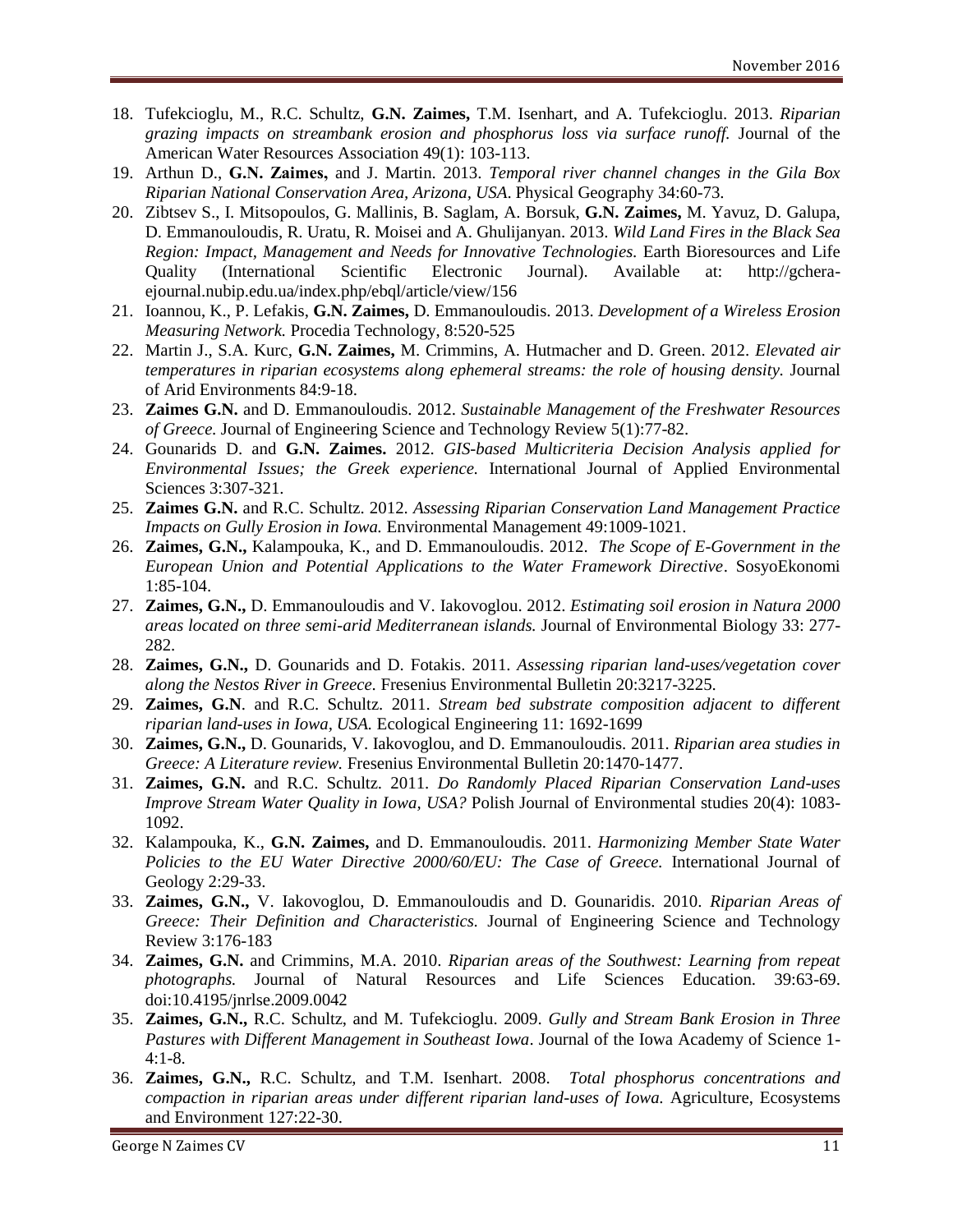- 37. **Zaimes, G.N.,** R.C. Schultz, and T.M. Isenhart. 2008. *Streambank soil and phosphorus losses under different riparian land-uses in Iowa.* Journal of American Water Resource Association 44(4):935- 947. DOI: 10.1111/j.1752-1688.2008.00210.
- 38. Crimmins, M.A., **G. Zaimes,** N. Haas, C. Jones, G. Garfin, and T. Crimmins. 2007. *Changes on the Range: A Novel Exercise to Explore Interactions between Range Management Decision Making and Climate Change*. Journal of Natural Resources and Life Sciences Education. 36:76-86.
- 39. **Zaimes, G.N.,** R.C. Schultz, and T.M. Isenhart. 2006. *Riparian land-uses and precipitation influences on stream bank erosion in central Iowa.* Journal of American Water Resource Association 42:83-97.
- 40. **Zaimes, G.N.,** R.C. Schultz, and T.M. Isenhart. 2004. *Stream bank erosion adjacent to riparian forest buffers, row-cropped fields, and continuously-grazed pastures along Bear Creek in central Iowa.* Journal of Soil and Water Conservation 59:19-27.

#### **PROCEEDINGS (with reviewers), Technical reports, Newsletters etc.**

- 41. **Zaimes, G.N.**, D. Kaziolas, K. Ioannou, V. Iakovoglou & D. Emmanouloudis (editors). 2015. *Book of Abstracts for the International Conference: Frontiers in Environmental and Water Management. Kavala Greece.*
- 42. C. Calderón-Guerrero, M.P. Arraiza, J.L. García, J.V. López, M.C. Giménez, J.C. Santamarta, F. Ioras, I. Abrudan, B. Gálos and **G. Zaimes**. 2015 Erasmus Actions for the European Environment. INTED2015 Proceedings 9th International Technology, Education and Development Conference. 2- 4 March, 2015, Madrid, Spain pp. 5120-5129
- 43. **Zaimes, G.N.** (editor) 2013. *SUPPRESS FIRES.* The biannual newsletter of the Streams-2- SUPPRESS-Fires (S2SF). Issue # 4. Available at: http://suppressfires.eu/nn4o.pdf
- 44. Spanou, G., K. K. Ioannou, V. Iakovoglou, and **G.N. Zaimes**. 2014. Forecasting precipitation and temperatures at the island of Cyprus to enhance wetland management. Proceedings of SPIE - The International Society for Optical Engineering. 9229: 1N
- 45. Iakovoglou, V., V. Kazana, A. Kazaklis and **G. Zaimes**. 2014. Indicators for Early Detection of Climate Change Impacts on Forests: A Field Guide for Foresters. Eastern Macedonia and Thrace Institute of Technology, Drama, Greece. ISBN: 978-960-363-050-0
- 46. **Zaimes, G.N.**, A.A. Borsuk, R.M. Corobov. *(abstract in English manuscript in Russian).* Enhancing the Public's Awareness to Suppress Wildfires More Effectively and Efficiently. V International Scientific-Practical Conference: "Geoecological and Bioecological Problems of the North Black Sea Coast"" November 14, 2014, Tiraspol, Moldova.
- 47. **Zaimes, G.N.,** M. Tufekcioglu, M. Yavuz, S. Zibtsev, D. Kaziolas, R. Corobov, D. Emmanouloudis, R. Uratu, A. Ghulijanyan, A. Borsuk and I. Trombitsky. *Developing a Holistic and Complete Approach for Wildfire Suppression for the Black Sea Region.* International Forest Fire Conference in Black Sea Region, November 6-8, 2014, Kastamonu, Turkey.
- 48. Mitsopoulos, I., G. Mallinis, **G.N. Zaimes** and P. Koutalakis. *Mapping Watershed-Wildfire Exposure and Risk in the Mountain of Greece.* International Forest Fire Conference in Black Sea Region, November 6-8, 2014, Kastamonu, Turkey.
- 49. Koutalakis, P., **G.N. Zaimes**, K. Ioannou, V. Iakovoglou. *Assessing Hydrological Effects of Wildfires in Greek Mountainous Watersheds.* International Forest Fire Conference in Black Sea Region, November 6-8, 2014, Kastamonu, Turkey.
- 50. **Zaimes, G.N.,** K. Ioannou, V. Iakovoglou. *Enhancing Soil Erosion Mitigation on Mediterranean Island.* International Forest Fire Conference in Black Sea Region, November 6-8, 2014, Kastamonu, Turkey.
- 51. Koutalakis P., A. Vlachopoulou, **G.N. Zaimes,** K. Ioannou and V. Iakovoglou. *Assessing soil erosion risk using SWAT and GIS for Thassos Island, Greece.* 10<sup>th</sup> International Conference of the Hellenic Geographical Society, October 22-24, 2014, Thessaloniki, Greece. (accepted)
- 52. Koutalakis P., **G.N. Zaimes,** K. Ioannou and V. Iakovoglou. *Using SWAT to study the hydrologic response under climate change scenarios in a Greek mountainous watershed.* 10<sup>th</sup> International Hydrogeological Congress, October, 8-10, 2014, Thessaloniki, Greece.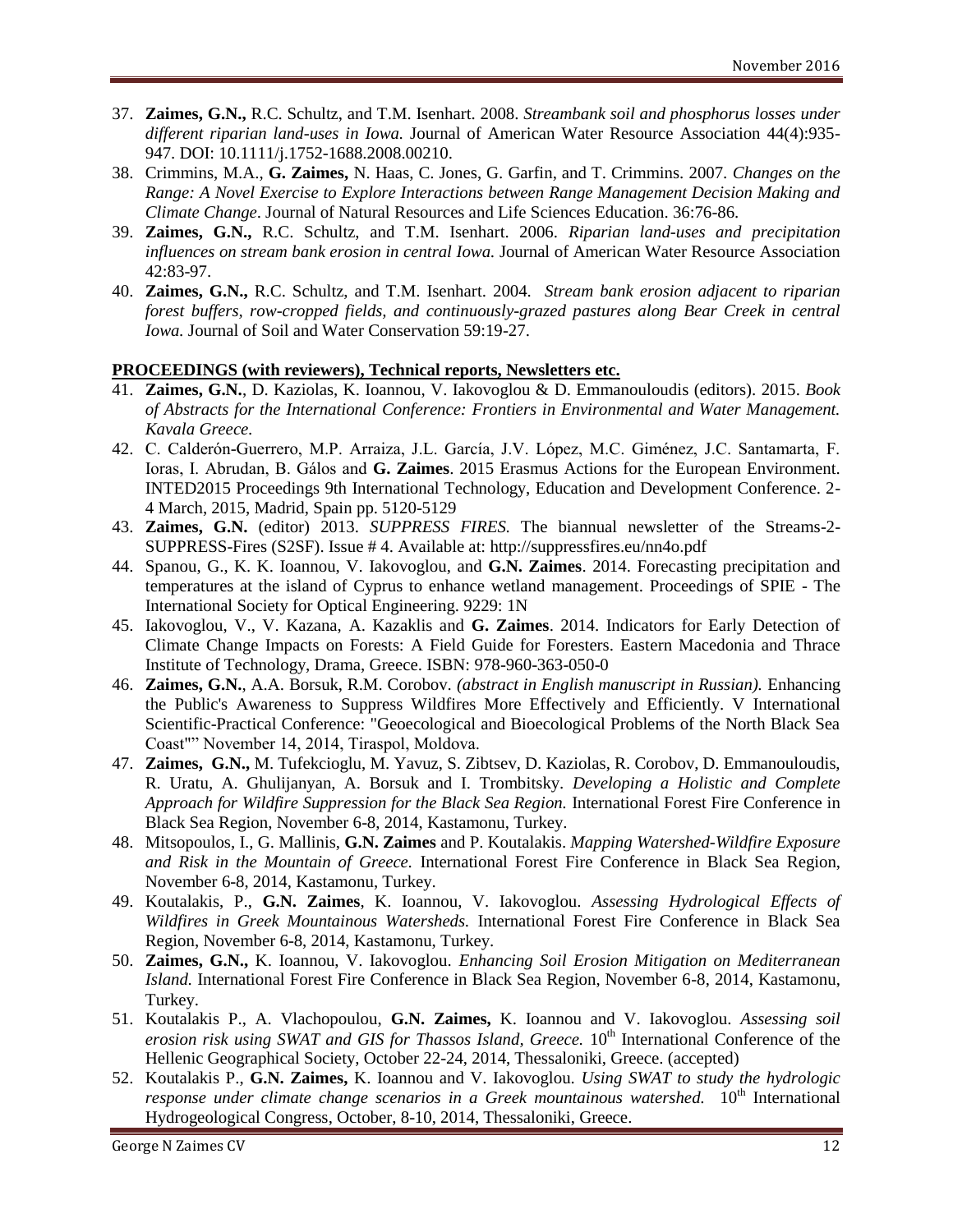- 53. Koutalakis, P., **G. Zaimes,** K. Ioannou and V. Iakovoglou. *Watershed management with the application of the SWAT model. Case study: The "Natura 2000" area of Menoikio, North Greece*. 12<sup>th</sup> International Conference on Protection and Restoration of the Environment, June 29 to July 3, 2014, Skiathos Island, Greece.
- 54. **Zaimes, G.N,** K. Ioannou, A. Hatziapostolou and V. Iakovoglou. *The use of HEC-RAS for the*  estimation of torrent water resources of the Greek semi-arid island of Salamina. 12<sup>th</sup> International Conference on Protection and Restoration of the Environment, June 29 to July 3, 2014, Skiathos Island, Greece.
- 55. Iakovoglou, V., K. Aslanidis and **G.N. Zaimes**. *Elevation and container-type affects on Quercus coccifera seedling growth.* 12<sup>th</sup> International Conference on Protection and Restoration of the Environment, June 29 to July 3, 2014, Skiathos Island, Greece.
- 56. **Zaimes, G.N.** (editor) 2014. *SUPPRESS FIRES.* The biannual newsletter of the Streams-2- SUPPRESS-Fires (S2SF). Issue # 3. Available at: http://suppressfires.eu/third%20newsletter%20-3- 31-10.pdf
- 57. **Zaimes, G.N**. (editor) 2014. *SUPPRESS FIRES.* The biannual newsletter of the Streams-2- SUPPRESS-Fires (S2SF). Issue # 2 Available at: http://suppressfires.eu/Newsletter%202.pdf
- 58. Iakovoglou, V., A. Koutsoumis, G.N. Zaimes and D. Emmanouloudis. *Using the Stream Visual Assessment Protocol (SVAP) to Evaluate the Streams and their Riparian Areas of Lake Volvi in Greece.* International Caucasian Forestry Symposium. 24-26 October, 2013, Artvin, Turkey.
- 59. **Zaimes, G.N.,** M. Tufekcioglu, A. Tufekcioglu, S. Zibtsev, D. Kaziolas, M. Yavuz, I. Trombitsky, D. Emmanouloudis, R. Uratu, A. Ghulijanyan and A. Borsuk. *Innovative and Sustainable Use of Stream Water to Suppress Fires in Protected Areas: Overview of the Streams-2-SUPPRESS-Fires Project.* International Caucasian Forestry Symposium. 24-26 October, 2013, Artvin, Turkey.
- 60. **Zaimes, G.N.,** V. Kontsiotis and P. Kourtsiadis. *Small Bird Populations in Different Riparian Habitats in Greece.* International Caucasian Forestry Symposium. 24-26 October, 2013, Artvin, Turkey.
- 61. Tufekcioglu M. and **G.N. Zaimes**. *Soil and Phosphorus Losses to Streams via Stream Bank Erosion: A Review.* International Caucasian Forestry Symposium. 24-26 October, 2013, Artvin, Turkey. International Caucasian Forestry Symposium. 24-26 October, 2013, Artvin, Turkey.
- 62. **Zaimes, G.N**., D. Kaziolas, K. Ioannou, V. Iakovoglou & D. Emmanouloudis (editors). 2013. *Book of Abstracts for the 1st International Workshop for the "STREAMS-2-SUPPRESS-FIRES-Utilizing Stream Waters in the Suppression of Forest Fires with the help of New Technologies" Project. Titled: Innovations in Fire Suppression.*
- 63. **Zaimes, G.N.** (editor) 2013. *SUPPRESS FIRES.* The biannual newsletter of the Streams-2- SUPPRESS-Fires (S2SF). Issue # 1 Available at: http://suppressfires.eu/newsletter.pdf
- 64. **Zaimes, G.N.,** M. Yavuz, S. Zibtsev, R. Corobov, A. Ghulijanyan, R. Uratu, B. Saglam, D. Galupa, C. Soare, G. Syrodoev, I. Trombitsky, D. Emmanouloudis and D. Kaziolas. 2013. *Streams-2- SUPPRESS-Fires Neighborhood Network (S2SF-NN).* The Black Sea Basin Programme is cofinanced by the European Union through the European Neighborhood and Partnership Instrument and the Instrument for Pre-Accession Assistance. pp. 79. Available at: [http://suppressfires.eu/images/NN/initial.pdf](http://cals.arizona.edu/pubs/natresources/az1378g.pdf)
- 65. **Zaimes G.N.,** D. Gounaridis, V. Iakovoglou, and D. Emmanouloudis. 2012. *Assessing soil erosion risk for Rhodes Island, Greece with a GIS-based multi-criteria decision analysis.* Proceedings of the IASTED International Conference Water Resource Management (AfricaWRM 2012) September 3 - 5, 2012 Gaborone, Botswana, Africa
- 66. Iakovoglou, V., **G.N. Zaimes,** and D. Gounaridis. 2012. *Managing Healthy Riparian Areas in Urban Settings of Greece to Improve Living Conditions*. Proceedings of the International Conference Protection and Restoration of the Environment XI. K. L. Katsifarakis, N. Theodossiou, C. Christodoulatos, A. Koutsospyros and Z. Mallios (eds.). Thessaloniki, July 3-6, 2012
- 67. Kalampouka, K., **G.N. Zaimes**, and D. Emmanouloudis. 2011. *Harmonizing Member State Water Policies to the EU Water Directive 2000/60/EU: The Case of Greece*. Recent researches in hydrology, geology and continuum mechanics. 6th IASME / WSEAS International Conference on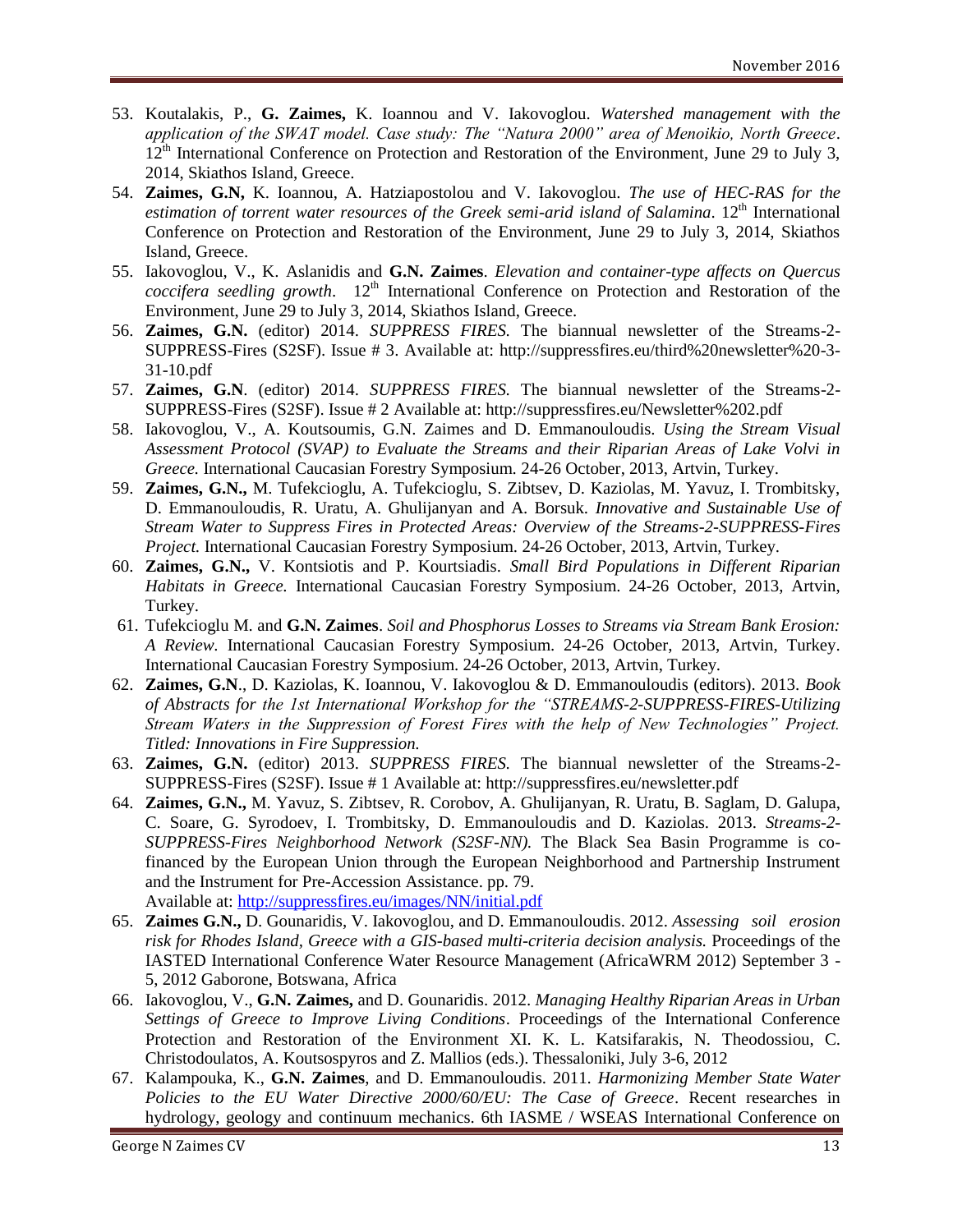water resources, hydraulics & hydrology (WHH '11) February 23-25, 2011, Cambridge, UK. p. 95- 100.

- 68. **Zaimes, G.N.** and M.A. Crimmins. 2010. *Utilizing Repeat Photographs in Experiential Learning Exercises to Enhance Understanding of Riparian Areas.* Crop Science News (CSA) 55(08) – Educational Summary.
- 69. **Zaimes, G.N.,** J.R. Martin, M.A. Crimmins, D.M. Green, A.H. Glancy and C. Rupprecht. 2008. *Urbanization Effects on Microclimate and Vegetation Structure of Riparian Areas along Ephemeral Streams – Air Temperature Data*. AWRA Summer Specialty Conference. Riparian Ecosystems and Buffers: Working at the Water's Edge. June 30-July 2, 2008. Virginia Beach, VA.
- 70. Rupprecht, C. and **G. Zaimes.** 2008. *Addressing Riparian Needs through Education Volunteer Actions and Community Partnership*. AWRA Summer Specialty Conference. Riparian Ecosystems and Buffers: Working at the Water's Edge. June 30-July 2, 2008. Virginia Beach, VA.
- 71. Manousis, L., D. Myronidis, **G. Zaimes** and D. Emmanouloudis. 2008. *Evaluation of Transboundary Water Affairs Between Greece and F.Y.R.O.M. under the E.U. Water Framework Directive*. Proceedings for the International Center for Arid and Semiarid Land Studies. November 15-17, 2006. Lubbock, TX.
- 72. **Zaimes, G.N.,** J.R. Martin, M.A. Crimmins and D.M. Green. 2007. *Characterization of microclimate and vegetation structure within riparian areas along urbanized and non-urbanized ephemeral streams – Preliminary results.* Proceedings for the Regional Water Symposium presented by Southwest Hydrology and Arizona Hydrological Society: Sustainable water, unlimited growth, quality of life; Can we have it all? August 29-September 1, 2007. Tucson, AZ.
- 73. Schultz, R., **G. Zaimes,** L Long, M. Tufekcioglu, and T. Isenhart. 2007. *Stream Bank Erosion along Grazed, Cropped and Buffered Low Order Streams in Midwestern Agricultural Landscapes.*  Proceedings for the Third National Conference on Grazing Lands: Grazinglands, Gateway to Success. December 10-13, 2006. St. Louis, MI.
- 74. **Zaimes, G.,** K. McReynolds, M. Nichols, D. Green, M. Crimmins, J. Sprinkle, J. Schalau, C. Jones. 2006. *A New Approach to Riparian Area Education in Arizona*. Hydrology and Water Resources in: Arizona and the Southwest. Proceedings from the 2006 meeting of the hydrology section of the Arizona-Nevada Academy of Science 36:97-103.
- 75. Emanuel, R. and **G.N. Zaimes.** 2006. *Involving Citizens in Watershed Management: The Arizona Master Steward Watershed Program.* Proceedings for the Universities Council on Water Resources/National Institutions for Water Resources Annual Conference: Increasing Freshwater Supplies. July 18-20, 2006. Santa Fe, NM.
- 76. **Zaimes G.N.** and R. Emanuel. 2006. *Stream Processes for Watershed Stewards*. University of Arizona Extension Publication # AZ1378g. pp. 28. Available at:<http://cals.arizona.edu/pubs/natresources/az1378g.pdf>
- 77. **Zaimes, G.N.,** K. McReynolds, J. Sprinkle, J. Schalau, B. Hutchinson, M. Nichols, R. Grumbles, C. Jones, M. Crimmins, D. Green. 2006. *A New Approach to Riparian Area Education in Arizona*. Universities Council on Water Resources/National Institutions for Water Resources Annual Conference: Increasing Freshwater Supplies. July 18-20, 2006. Santa Fe, NM.
- 78. **Zaimes, G.N,** R.C. Schultz, T.M. Isenhart, S.K. Mickelson, J.L. Kovar, J.R. Russell, and W.P. Powers. 2005. *Stream bank erosion under different riparian land-use practices in northeast Iowa.* In: Brooks, K.N. and P.F. Ffolliott (eds.) Moving agroforestry into the mainstream. The 9th North American Agroforestry Conference Proceedings, June 12-15, 2005, St. Paul, Minnesota. Dept. of Forest Resources, University of Minnesota, St. Paul, MN. CD-ROM.
- 79. **Zaimes, G** and D. Green. 2008. *Ribbons of Green; The Riparian Areas of Arizona.* Backyards and Beyond 2(2):15-16.
- 80. Zaimes, G. 2008. *Riparian Areas, Floods, Droughts and Arizona.* Backyards and Beyond 2(3):5-6.
- 81. **Zaimes, G.N.** (compiled by). 2007. *The Dynamic Nature and Natural Diversity of Riparian Areas: Learning from the Past, Looking at the Present and Planning for the Future. Program and Abstracts*. A University of Arizona Cooperative Extension Workshop. November 8-9, 2007. Camp Verde, AZ.